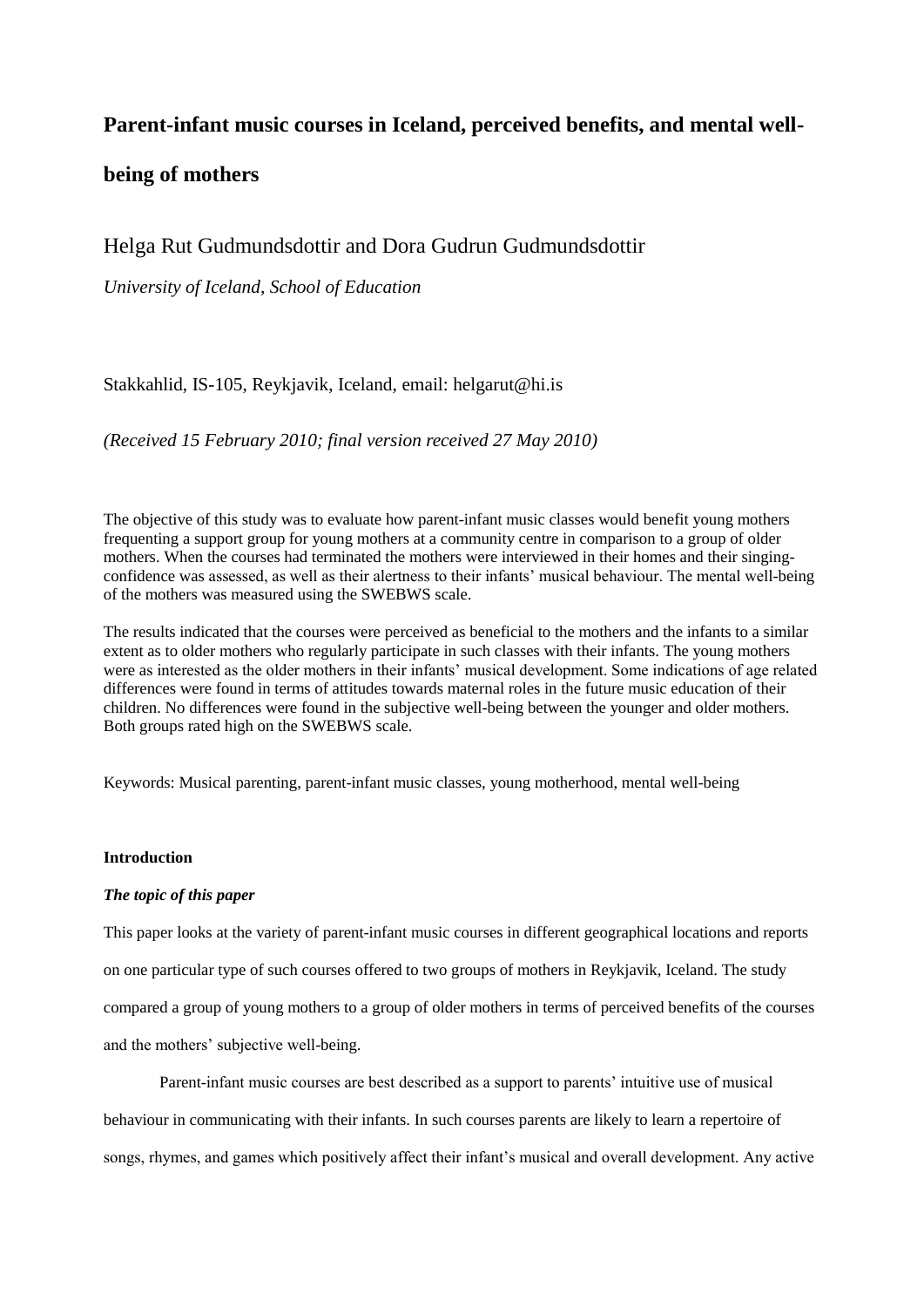musical behaviour by a parent in a parent-child interaction can be regarded as "musical parenting". By this definition the purpose of parent-infant music courses is to strengthen and encourage the participants in musical parenting.

#### *Musical parenting in early life*

The focus of research in early childhood music education is no longer limited to the preschool years. Studies of infants" musical abilities and perceptions have indicated that infants are capable of musical learning (Trehub 2006), can communicate through musical behaviour (Ferrari and Addessi 2009; Leimbrink 2009) and have musical preferences (Ilari 2009).

Viewing infants as capable learners and listeners of music has implications for the development of infant-parent music classes and on musical parenting in general. In fact, musical parenting of toddlers and infants has received increased attention among researchers (Cappelli 2009; Dionyssiou 2009; Custodero 2006; Custodero, Britto and Brooks-Gunn 2003; Ilari 2005; Young 2008). Parents apply music to the daily routine as they take care of their infants in the home. Intuitively, most parents seem to sing with their infants (Ilari 2005) and toddlers (Custodero 2006; Custodero and Johnson-Green 2008). Nevertheless parents" everyday use of music may increasingly involve the use of recorded music and toys that produce music (Young 2008). Many early childhood specialists would agree that one of the primary goals of parent-infant music courses is to encourage parents" active engagement in traditional singing and musical games with their infants (Stehouwer 1995). However knowledge is sparse in terms of the effects of infant-parent music courses or structured musical experiences in early childhood.

### *Parent-infant music courses*

Music courses for infants and parents are now found in many countries. However the nature and composition of such courses varies greatly as well as the models behind them. In German- and English-speaking countries it is common to find music courses as commercial models targeted towards parents with above average leisure time and disposable income. For example, in the USA, UK and Germany there are currently dozens of brand name music courses for parents and infants marketed on the Internet. Yet music courses for infants and parents can also be found in art centres, for example in Italy (Cappelli 2009); in conjunction with higher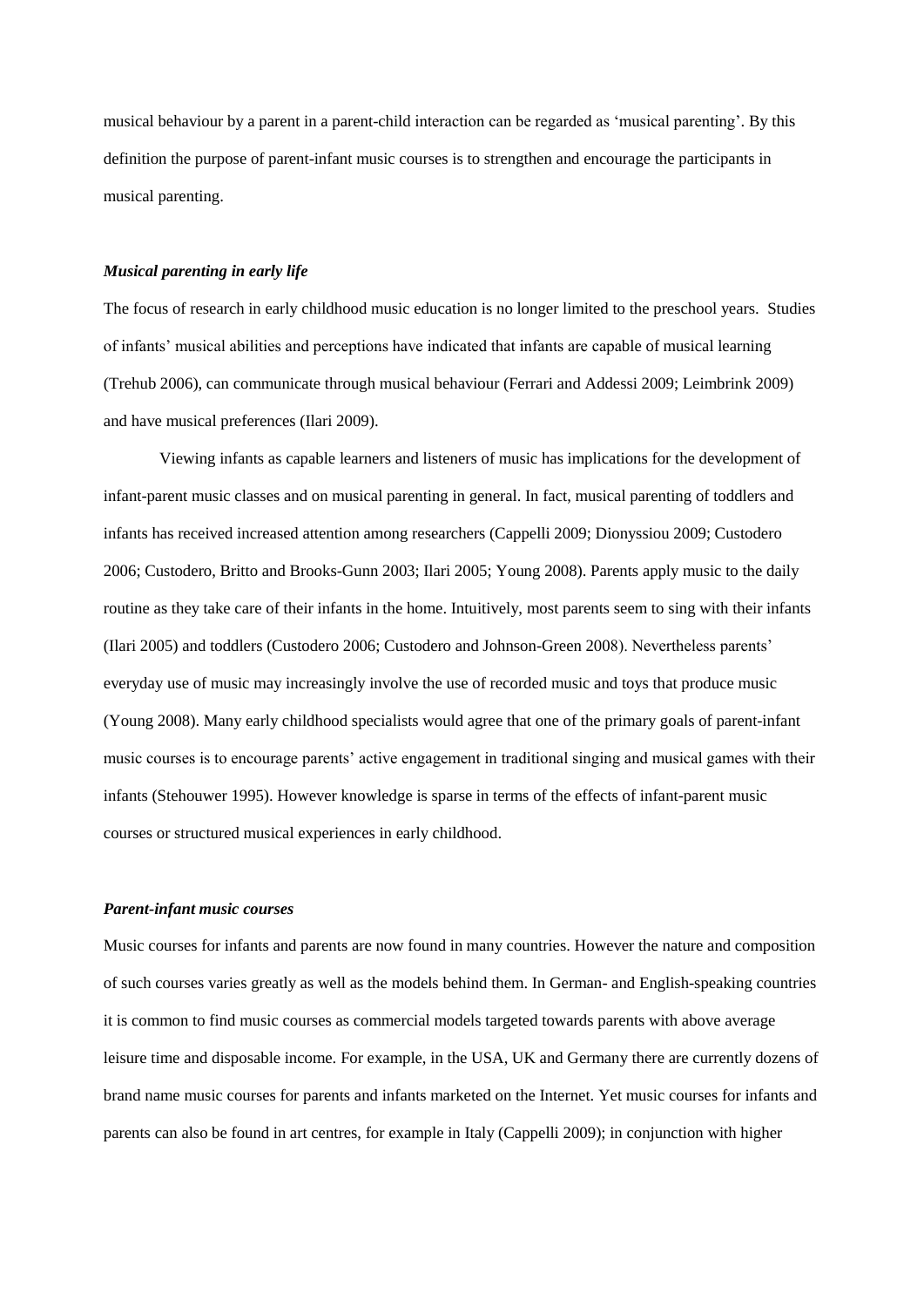education of early childhood specialists as in Corfu, Greece (Dionyssiou 2009); or in community based social equality programs such as in New York, USA (Timmer 2008).

In Scandinavian countries (Denmark, Norway and Sweden) it is most common to find parent-infant music classes in subsidised community art and/or music schools ("Kultur skoler"). In Norway courses affiliated with the organisation "Musikk fra livets begynnelse" (Music from the beginning of life) have been offered officially since 1990. This movement began in the late 1980"s and evolved in to a professional organisation intended to provide support to early childhood music educators and for enhancing the quality of early childhood music education (Stehouwer 1995). Parent-infant courses have been offered for a similar length of time in Denmark and Sweden and under similar conditions as in Norway. In the last decade the church communities in these Nordic countries have increasingly offered parent-infant music courses in the churches and some believe these courses compete with the more traditional parent-infant courses because the churches usually offer these courses for free (Cavallari 2009; Ervik 2010).

#### *Parent-infant music courses in Iceland*

Music courses for parents with infants have not been as common in Iceland as in other Nordic countries. In Iceland parent-infant music courses were offered irregularly until 2003 when an Icelandic method in musical parenting called "Tonagull" was introduced. This is a "commercial" type of method developed by a music specialist for the purpose of encouraging musical parenting through songs and musical games. The enrolment in these courses increases each year. Similar courses can now be found in private music schools in Reykjavik. However, commercial courses are not subsidised which means that parents pay for participation.

In fact it has been rare to find subsidised or free-of-charge parent-infant music courses in Iceland. Therefore parent-infant hymn singing built on a Danish model (Baby salme sang) offered in an Icelandic church for the first time in the spring of 2009 was well received by parents with infants. Provided that the professional quality of the courses is ensured, such courses can be an important alternative for parents who cannot afford commercial music courses. One group who may especially benefit from free infant-parent music courses is young mothers.

#### *Maternal age and motherhood*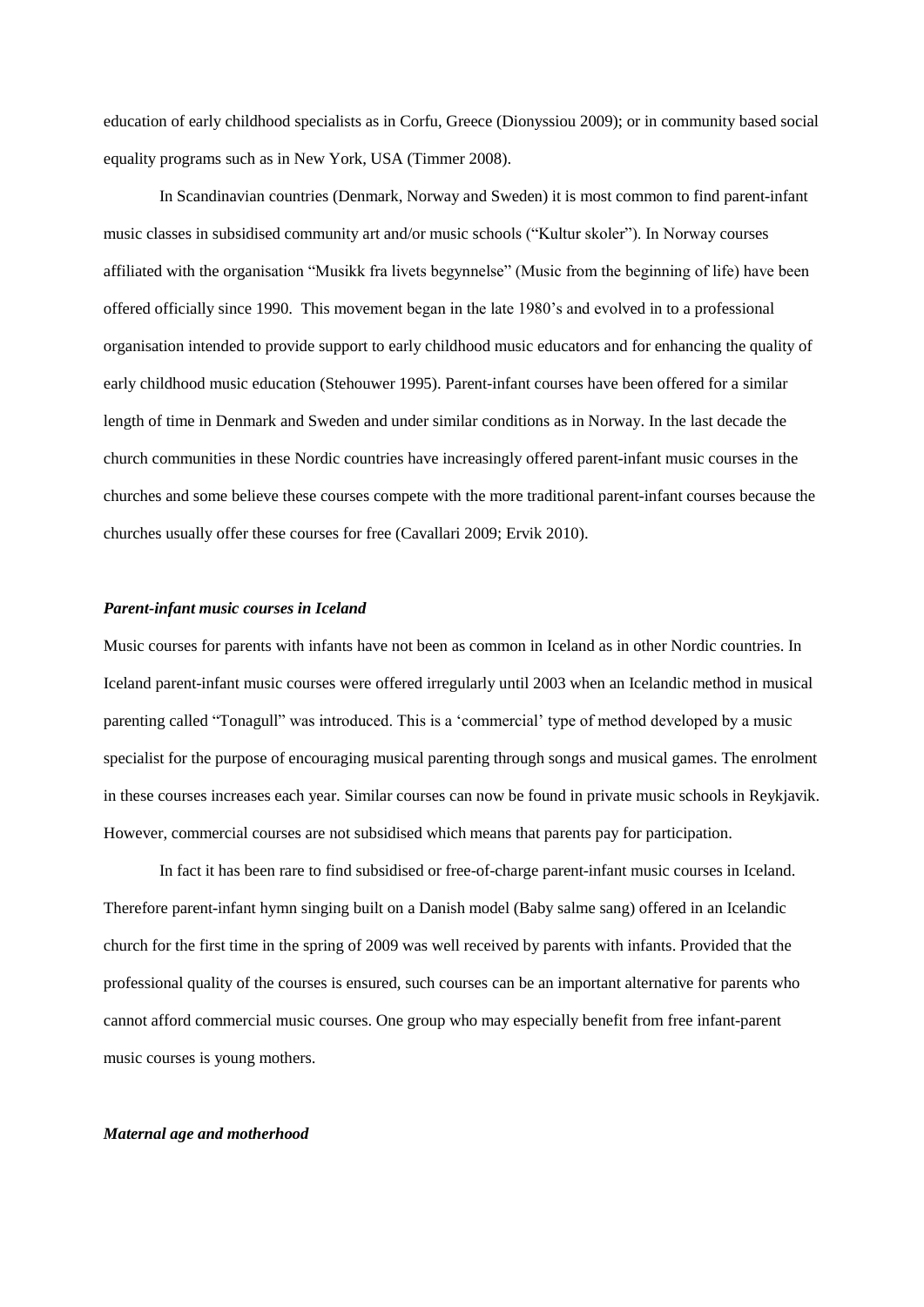Young mothers encounter prejudicial attitudes in society and are thought to have poorer parenting abilities than older mothers (Breheny and Stephens 2007). Although the age norm when mothers are considered young varies somewhat between cultures and from time to time, young motherhood is frequently discussed as undesirable. It seems that young mothers in their twenties receive the same type of prejudices nowadays as teenage mothers did a few decades back (Whitley and Kirmayer 2008).

Because of changes in social norms, mothers in their early twenties are considered young in Reykjavik although some mothers at that age may not consider themselves as being young mothers. Mothers under the age of twenty-five can seek support in groups for young mothers at a municipal community centre in Reykjavik (Hitt-Húsið) and by doing so define themselves as young mothers. Recent studies have refuted some of the conventional wisdom on young parenthood. These studies have created doubts about the traditional perspective of young parenthood necessarily having negative effects on the mothers" mental health and their offspring's prospects. In fact, a measurement of self-perceived resources of adolescent parents may be more important for predicting depression than age (Eshbaugh, Lempers and Luze 2006). Furthermore, the disadvantages facing children of young mothers seem to be more strongly related to family background than to the mother's age (Lopez Turley 2003). Interestingly, some studies report more positive experiences related to young parenthood than negative (Arai 2009).

Studies have found some differences in the parenting methods of mothers according to their age (Reis 1989). Nevertheless there is evidence that many adolescent and young mothers can provide good parenting, although, as a group, young mothers tend to be less knowledgeable about child development than older mothers and more punitive in their attitudes towards child rearing (Reis 1989). However intervention studies suggest that young mothers can be strengthened in their mothering skills through systematic care and support (McDonald, Conrad, Fairtlough, Fletcher, Green, Moore and Lepps 2009; Robinson and Emde 2004).

#### *New mothers and subjective well-being*

The quality of life or mental well-being of new mothers, regardless of age, has received increased attention in recent years because new mothers are at risk for developing depression and because the mental health of mothers is shown to be linked to the physical health of their infants in the first year (Zhou, Wang and Wang 2009). Several measures have been developed and devised for the purpose of isolating factors that constitute the perceived well-being of individuals (see for example: Morgan and Farsides 2009). Although it has been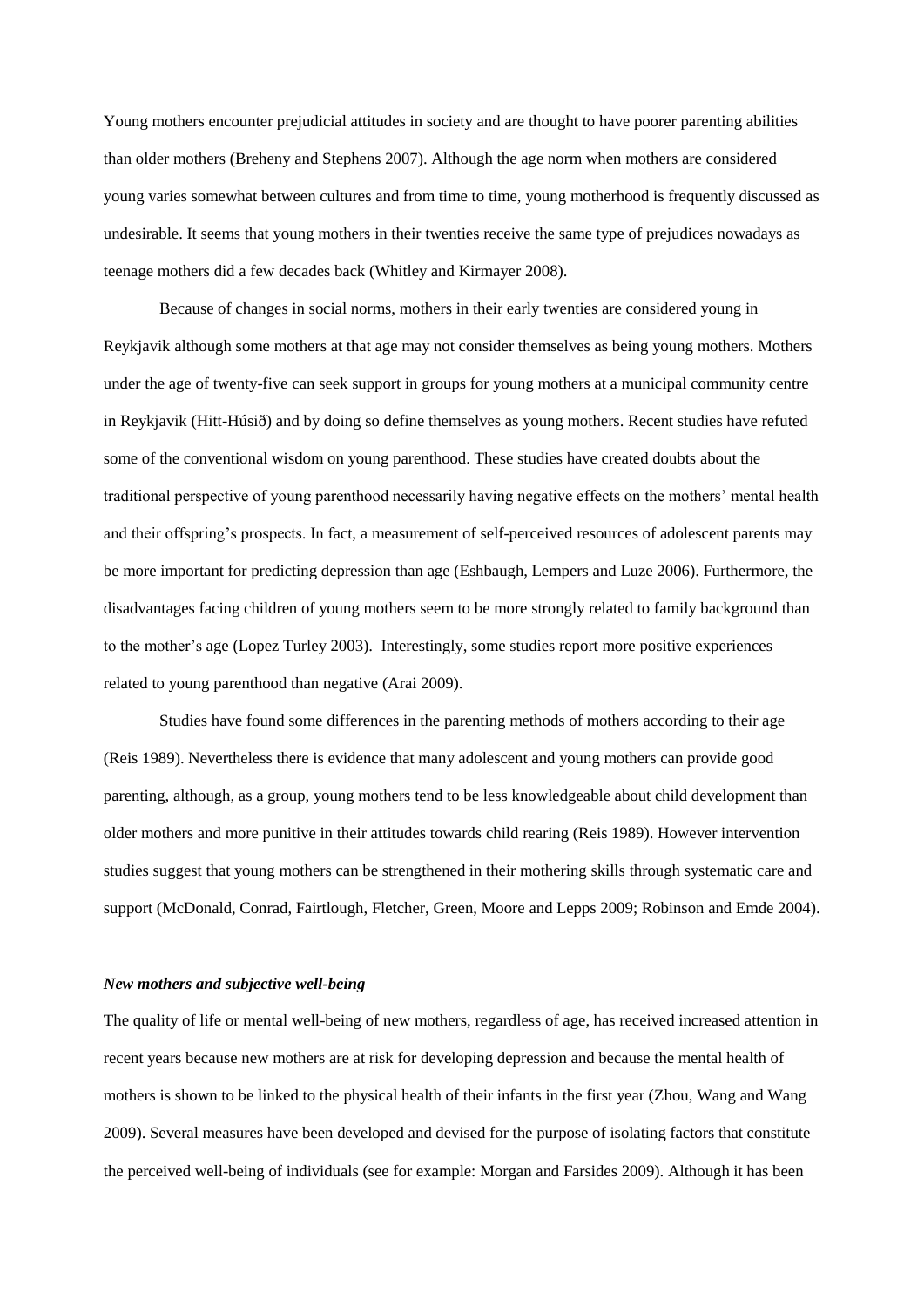established that new mothers are at a higher risk for develop depression or experience reduced well-being it has not been established whether there are differences in measured well-being among new mothers according to their age. Therefore it is important to control for possible differences between groups in terms of wellbeing when comparing mothers of different ages.

#### *Measuring mental health*

The majority of measurements on mental health are used to diagnose mental illness, that is, to evaluate whether a person is mentally ill or not. These measurements focus on the aspects of mental illnesses of interest to psychiatrist and clinical psychologists, such as depression, anxiety, psychosis, drug misuse and, in children, conduct disorder or attention deficit hyperactivity and disorder. Such measurements do not provide information about the level of mental health in people free of mental illnesses (Stewart-Brown 2002).

Many measures as, for example, the Beck Depression Inventory (BDI) (Beck 1967; Beck and Beck 1972) focus entirely on the negative end of the spectrum of symptoms and are therefore appropriate for diagnosing mental disorders. However, such measures are not always appropriate. The consequence of using such measurements is that the subjects are assigned to categories which determine whether they have the disorder or not. Those who do not get diagnosed are subsequently all allocated to the same category and any differences among them can be difficult to detect. Measures that are designed for diagnostic purposes can provide continuously distributed scores. However the resulting distributions tend to be positively skewed due to the fact that most people are diagnosed with good mental health. This results in a ceiling effect (Stewart-Brown 2002).

Measurements designed to evaluate general mental well-being result in better variations among subjects than conventional mental health measures. One such is the Warwick-Edinburgh Mental Well-being Scale (WEMWBS) (Tennant, Hiller, Fishwick et al. 2007). The WEMWBS scale was developed to meet demand for instruments to measure mental well-being and differs from other scales of mental health in that it pertains only to positive aspects of mental health (Stewart-Brown, Tennant, Tennant, Platt, Parkinson and Weich 2009).

A short version of the WEMWBS scale was used in the present study. The short version includes seven positively phrased items all of which are gender neutral (Stewart-Brown et al. 2009). The scale was translated into Icelandic and this version has been found to be a reliable measurement of mental well-being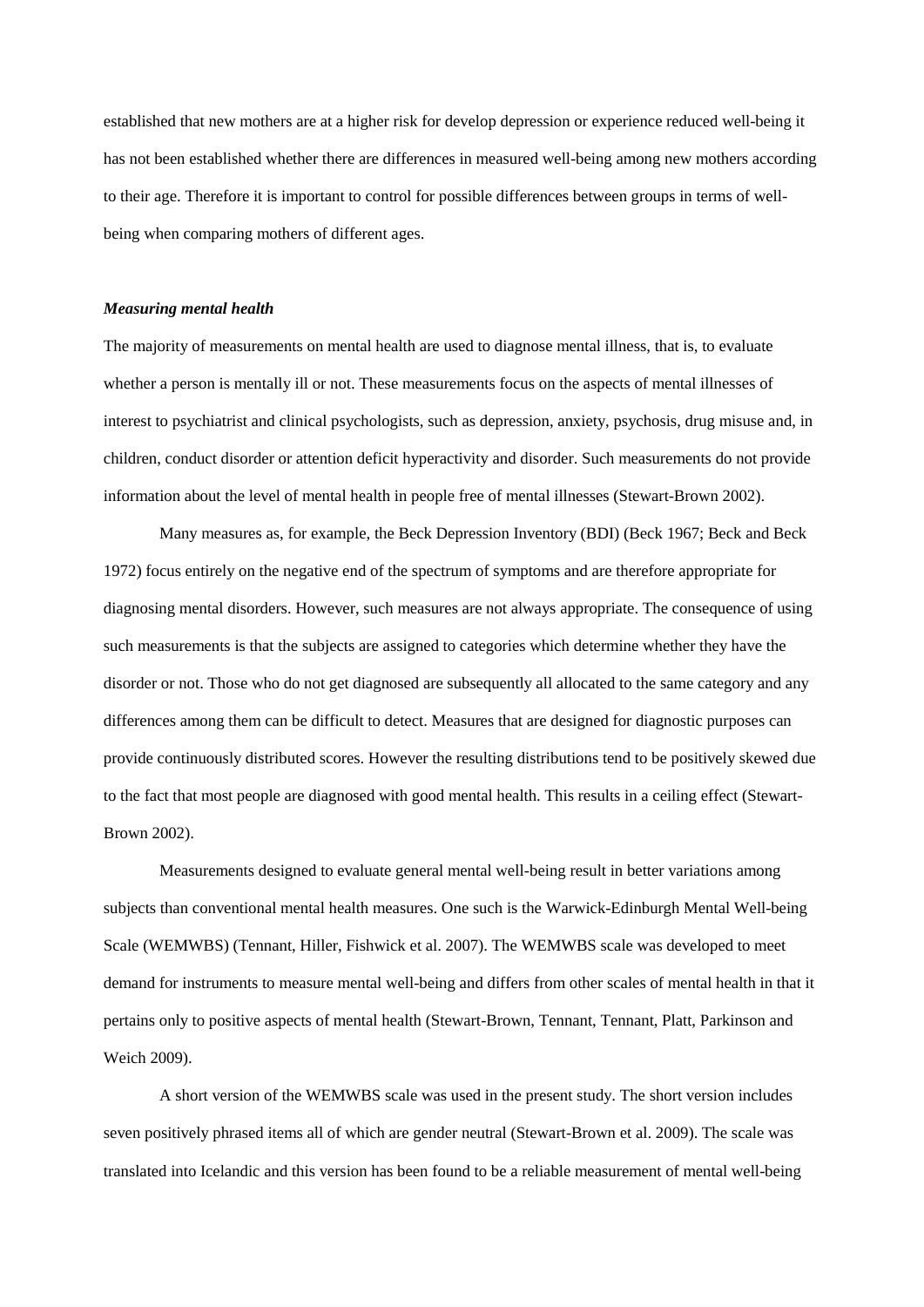with no floor or ceiling effects. In a study by Gudmundsdottir (2009) SWEMWBS did show a weak positive correlation with age ( $r=191$ ,  $p< 0,001$ ). Reported robustness of the shorter version made it a sensible choice for measuring the subjective well-being of the mothers in the present study.

The SWEMWBS scale was applied in this study to measure the mothers" mental well-being in order to establish how similar or dissimilar the two groups were in terms of mental health at the time of the interviews. The purpose was not to diagnose mental illness but to detect possible differences between groups in terms of mental well-being.

#### **Subjects**

The participants in this study were twelve mothers of infants under the age of one year and were randomly selected from two different groups of mothers. Half the mothers were randomly selected from a group of young mothers (age 17-24) who participated in a free infant-parent music course at a community centre (19- 23 years-old;  $M=21$ ;  $n=6$ ;  $SD=2.19$ ). The other half was a randomly selected group of mothers who participated in a brand-name infant-parent music course paid for by them. The age range of the latter group was 35-41 years ( $M=37.67$ ; n=6; SD= 2.42). The younger mothers were all first time mothers while only one of the older mothers was a first time mother. There were some musically educated mothers in both age groups. Three mothers had learned to play a musical instrument for more than 6 years. One was from the older group and two from the younger group.

Most regular infant-parent music courses in Iceland have both mothers and fathers participating although it is common to have more mothers than fathers as participants. However the young parents at the community centre were mothers only. Therefore the older interviewees were randomly selected from a group of all mothers.

#### **Method**

#### *The music course*

All of the participants received parent-infant music courses taught in Reykjavik, Iceland, using identical material and the same commercial method called "Tonagull". This method was developed especially for the purpose of encouraging musical parenting using traditional Icelandic rhymes, riddles, songs and musical games. Some of the material is well known and in common use, while other items are less known, from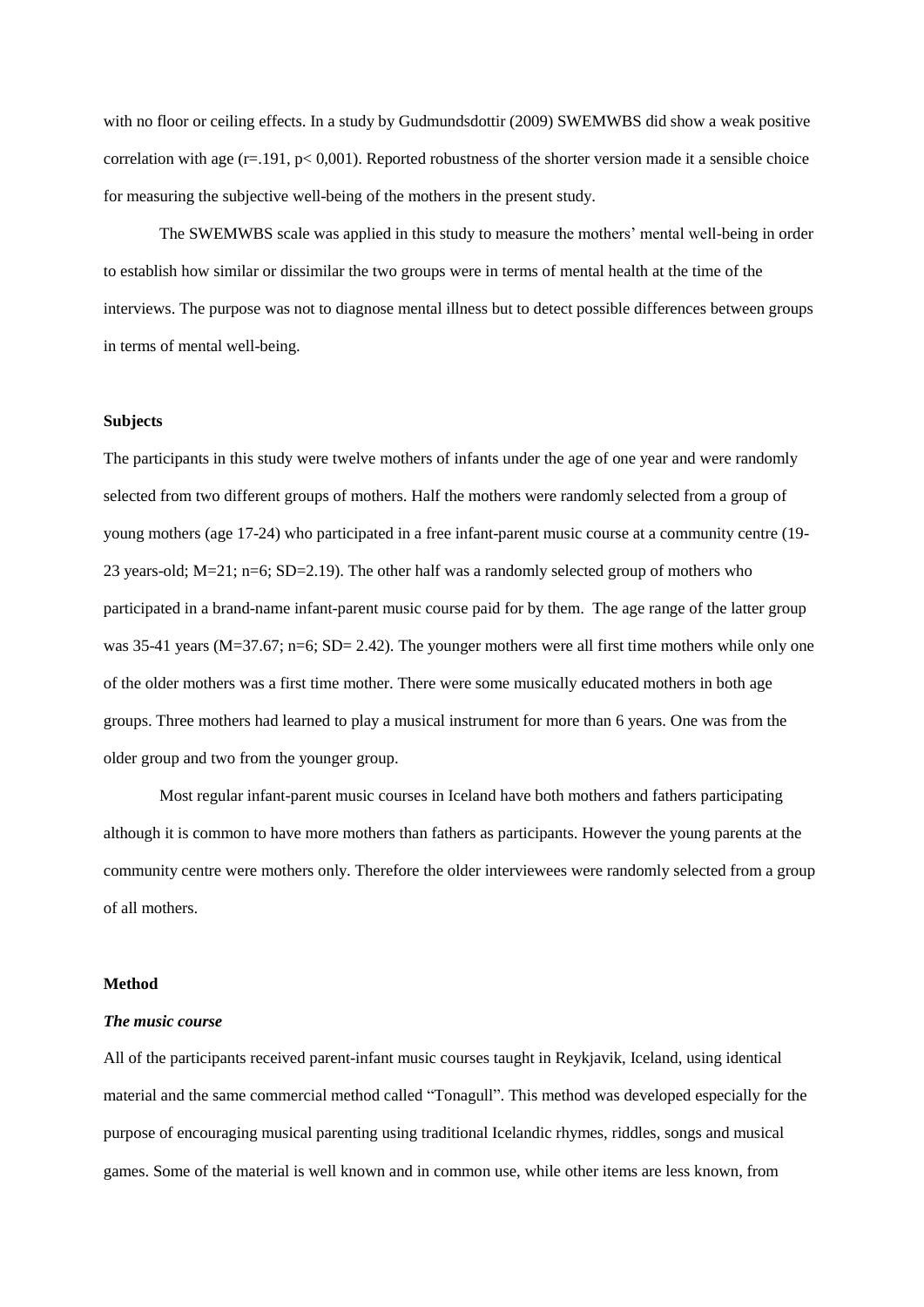archived recordings of Icelandic lullabies and nursery rhymes. The material is adjusted for circles of parents with infants through the use of games and musical movement.

Both groups were taught by the same early childhood music specialist and both groups received a complementary book and musical recordings (CD) containing the course material. The group of younger mothers was taught at a community centre where young parents meet once a week. The group of older mothers was taught in a university music classroom in which the "Tonagull" parent-infant music classes are frequently taught. The two courses were made as similar as possible in the two settings, using identical material and props in the same manner.

#### *The interviews and questionnaires*

The participants in the study were visited in their homes after the music courses had ended. During the visits the mothers were interviewed and asked to fill out two short questionnaires. Each visit lasted no more than 30 minutes. Three types of information were collected: 1) The Icelandic translation of the short version of the Warwick-Edinburgh Mental Well-being Scale (SWEMWBS); 2) A "Singing Confidence" questionnaire and 3) Recordings of half-open interviews. The same protocol was followed for all the mothers in this study.

The Icelandic version of the seven-item SWEMWBS scale was implemented to measure the mothers' state of well-being. This was done in order to establish whether there were any obvious differences in terms of mental state between the older and the younger mothers. As intended by the developers of the SWEMWBS scale, the instructions for the individuals taking the questionnaire were to respond to the questions in reference to the previous two weeks. The subjects responded to the seven statements on a fivepoint Likert scale: 1) None of the time; 2) Rarely; 3) Some of the time; 4) Often and 5) All of the time.

The Singing Confidence questionnaire consisted of five items: 1) Singing alone; 2) Singing with others; 3) Singing for the infant; 4) Infant"s responsiveness to infant-directed singing and 5) Infant"s responsiveness to music. Each item included a range of statements indicating degrees of high to low confidence or conviction.

The half-open interviews consisted of questions concerning attitudes towards musical parenting, the music course, the course material, the perceived benefits of music for infants and the mothers" observations of musical behaviour in their own infants. The duration of each interview was approximately 10 minutes.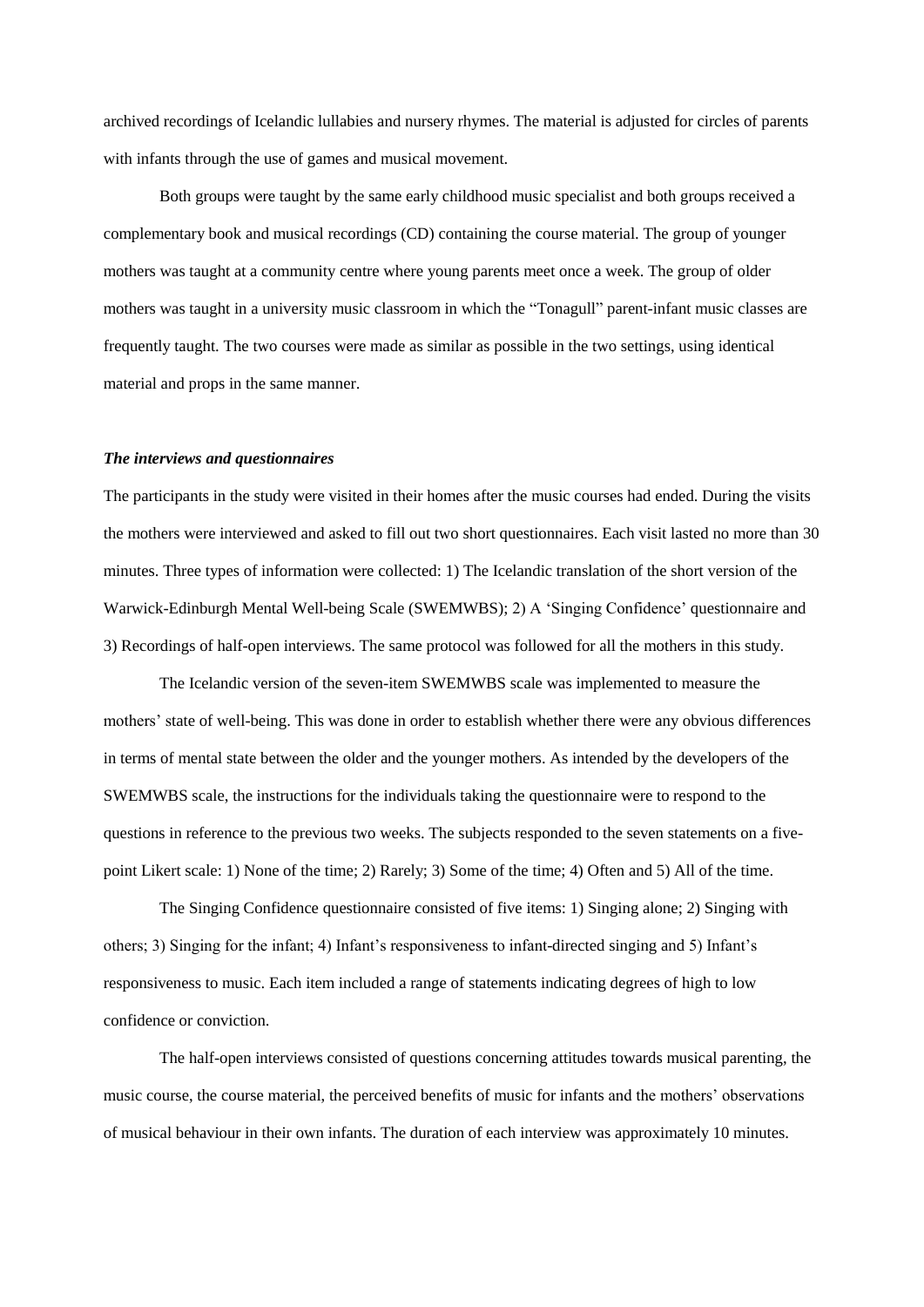### **Results**

No differences were found in subjective well-being between the two groups of younger and older mothers as measured with the SWEMWBS scale. Each of the seven items elicited clear non-significant group differences and one item produced identical results in both age groups. All participants rated rather high on the SWEMWB scale, providing an unexpected ceiling effect for this sample (Younger: M=29.00, SD=4.21; Older: M=28.33, SD=6.13; Max possible score = 35).

The results from the "Singing Confidence" questionnaire indicated small or no differences between the answers of the younger and the older mothers. The younger mothers rated on average slightly higher than the older mothers on the first three items (nr. 1, 2, and 3) regarding their own singing confidence (Younger:  $M=3.56$ ; n=6; SD=.50) Older: (M=3.33; n=6; SD=.52). This difference was not statistically significant  $(F(1,10)=.571$ ; p=.467). In general all of the mothers reported rather high singing confidence and enjoyment of singing activities. The younger mothers mostly reported that they sing very often to their infant while the older reported singing very often or rather frequently to their infant. No mother reported singing "seldom" or "never" to their infant. No differences were found on the last two items (nr. 4 and 5) both of which require the mothers' evaluation of their infants' responses to singing and to music. Both groups rated their infants' responsiveness to singing and to music as high.

In the half-open interviews the mothers responded to questions about the music courses and their infants" responses to the courses and to music in general. They were also asked whether they thought of their infant as being musical and whether they intended to encourage their child to study music later. Regarding the music course, all of the mothers gave moderately positive to highly positive remarks reflecting satisfaction with the course and the course material. Many of the mothers mentioned especially that they liked learning or re-learning traditional Icelandic nursery rhymes.

"I think I was learning most of the songs for the first time, except for one song. But then of course the rhymes with the fingers, I had never actually memorised them before, but I recognised them" (19 year-old mother A).

"It"s a lot of fun, really, and I really liked it too because of the old nursery rhymes, it"s important to take care of that' (40-year-old mother).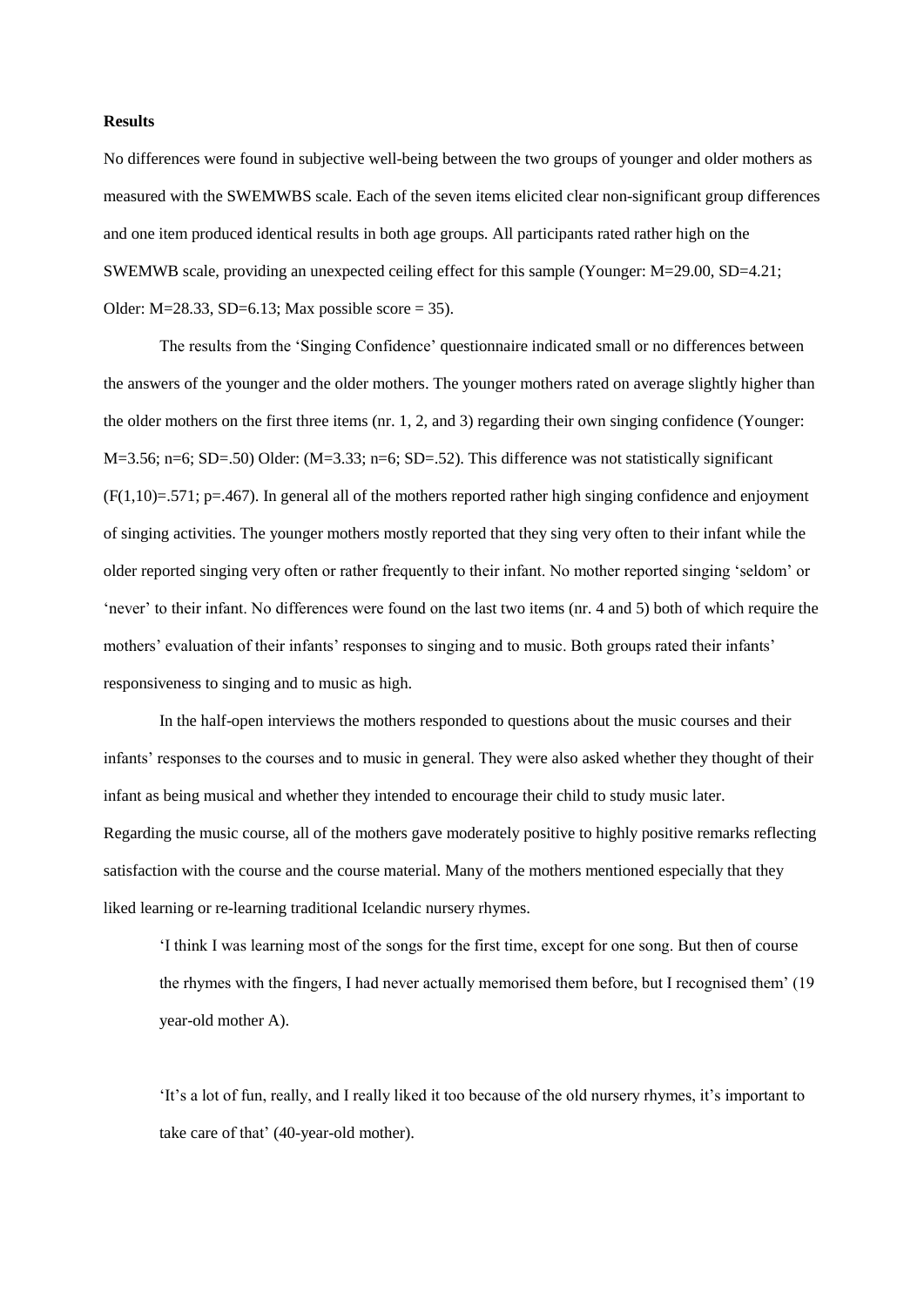Some of the mothers reported that they were using the games and the songs at home while others did less of that. The mothers' age did not seem to be related to how much they used musical activities at home with their infants.

The use of the recorded material complementing the course was somewhat linked to maternal age. All of the mothers reported that they frequently played the CD with songs from the music course for their infant. The majority played the CD at home for the purpose of calming the infant or to prolong independent playing time in the playpen. A few mothers reported playing the CD in the car because this had a calming effect on the infant during car rides. All but one of these mothers were in the younger group.

When asked whether they thought music to be important for young children, all of the mothers responded affirmatively. Mothers who gave elaborate answers about their beliefs in the benefits of music for children"s overall development were from both the older and the younger group of mothers. The younger mothers seemed no less informed than the older mothers about popular beliefs in the effects of music on development in early life.

Researcher: 'Do you think music is important for young children?'

Mother: 'Yes, very important.' Researcher: 'Why?' Mother: "Just because it develops the brain a lot, and just stimulates them, you know, in so many ways somehow. I always had a lot of music in my life and I don't regret that' (19-year-old mother A).

"Yes, yes, no doubt about that. I think it is just as important as talking to them and stimulating them in other ways, and so on. I think music is just as important. At least that"s what I believe" (19-year-old mother B).

"Yes, I think so. ...this sounds maybe very theoretical coming from a mum, but I think music activates definitely more zones, you see, more areas. Of course, if there was an area for talking and another area for reading, then I think there also must be an area for music or something, you know... that you can activate. At least this is what I believe' (35-year-old mother A).

"Yes, yes, I think so, for everyone I think...well it is important that they get to know different kinds of music early on, because as soon as they get older they start judging, you see, and like with my older daughter ...I let her listen to all styles of music and she enjoyed listening to classical music a lot, some, not all of course, but (when she was) very little she could sit and listen to Vivaldi and so on" (35-year-old mother B).

The question regarding the mothers" expectations for their child"s musicality and musical future

prompted somewhat different answers from the younger mothers than the older mothers. The older mothers

were generally not hesitant to declare their infants as musical while some of the younger mothers were not as

certain in their statements. Some of the younger mothers replied that they could not tell because their infant

was still too young.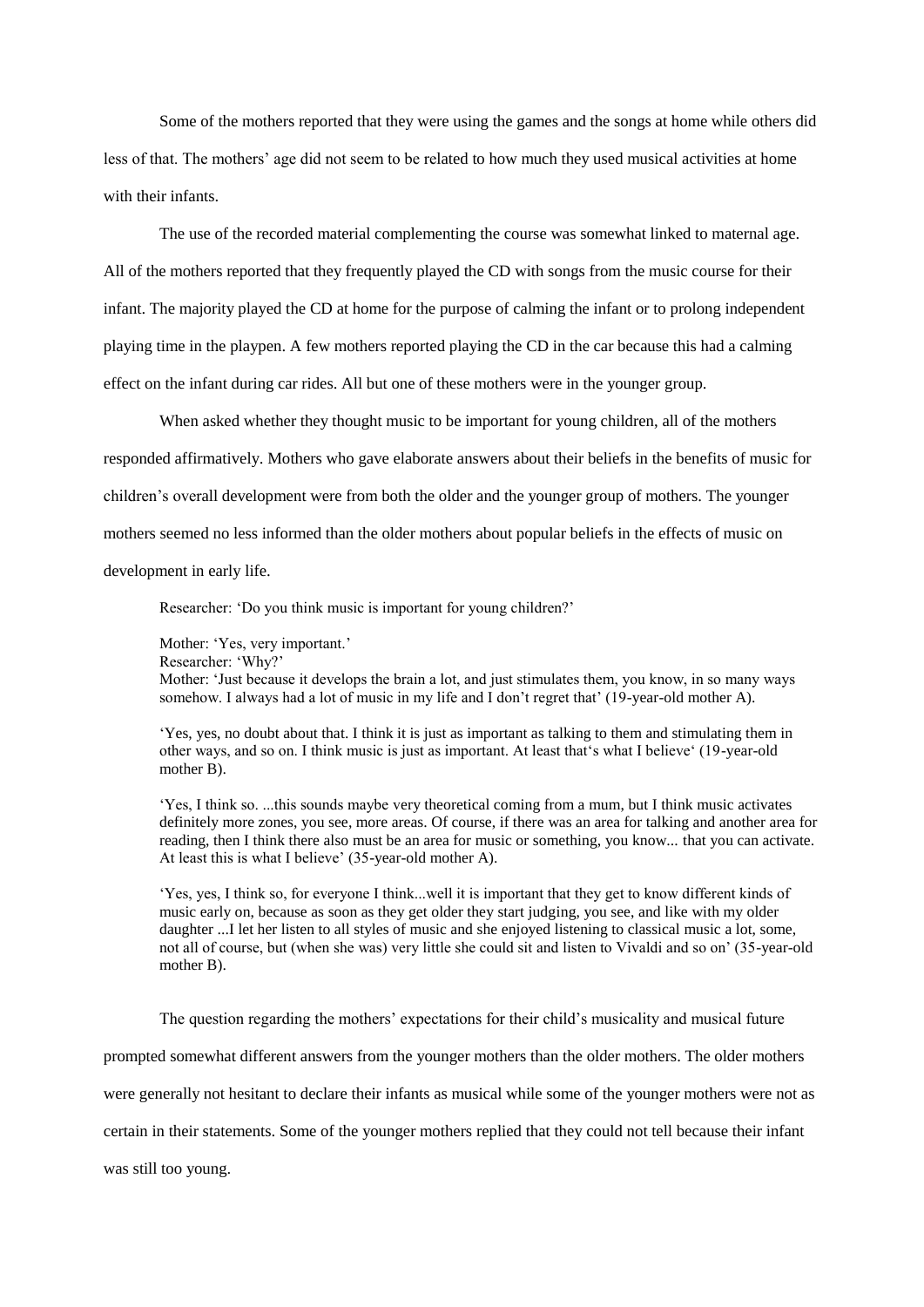The younger mothers were less determined than the older mothers when it came to speculations about future music studies for their infants. The answers of all but one of the younger mothers reflected that they wanted their children to decide for themselves whether they would learn to play an instrument.

"Yes, I have thought about it, I am not going to push him, I want him to decide for himself" (19-yearold mother B).

"No, but if he wanted to, then I would not hesitate to allow him [to study music] but I have not really thought much about it' (19-year-old mother C).

"No, I will allow her to if she wants to, if she wants to go and learn to play an instrument or something...I won't tell her she can't or anything like that' (23-year-old mother).

The older mothers said with determination that music study would be a part of their children"s

upbringing and they were not so concerned that the initiative would need to come from the child. Most of the

older mothers seemed to regard it as their duty to introduce the formal study of music into their children"s

lives. These tendencies were found whether the mothers had experiences of formal music study themselves or

not.

"Yes, I want her to study music. I believe that it's important, very important' (41-year-old mother).

'Yes, definitely, that is what we do in this family. At least let her have a try at it' (36-year-old mother).

"I would like him to have music lessons like his older brothers, you know, preferably Suzuki, I think" (39-year-old mother).

"But it"s up to the parents to lay the foundation...the parents have to encourage and do something about it if [the music study] is to materialize' (41-year-old mother).

#### **Discussion**

The purpose of this study was to investigate whether young mothers would benefit from engaging in parentinfant music classes at a community centre to the same extent as older mothers who are regular customers of such classes. The parent-infant music classes in this study had been offered for 6 years to parents who sign up and pay course fees. This was the first time an experiment was made to offer the courses free of charge for younger parents who normally may not afford such classes.

A test of subjective well-being was administered to gauge for differences that might be found in terms of age. This was important because low scores in subjective well-being by one group of mothers would suggest disadvantages for that group. However, under normal circumstances, age does not seem to be strongly correlated with subjective well-being (Gudmundsdottir 2009). Although the two age groups in this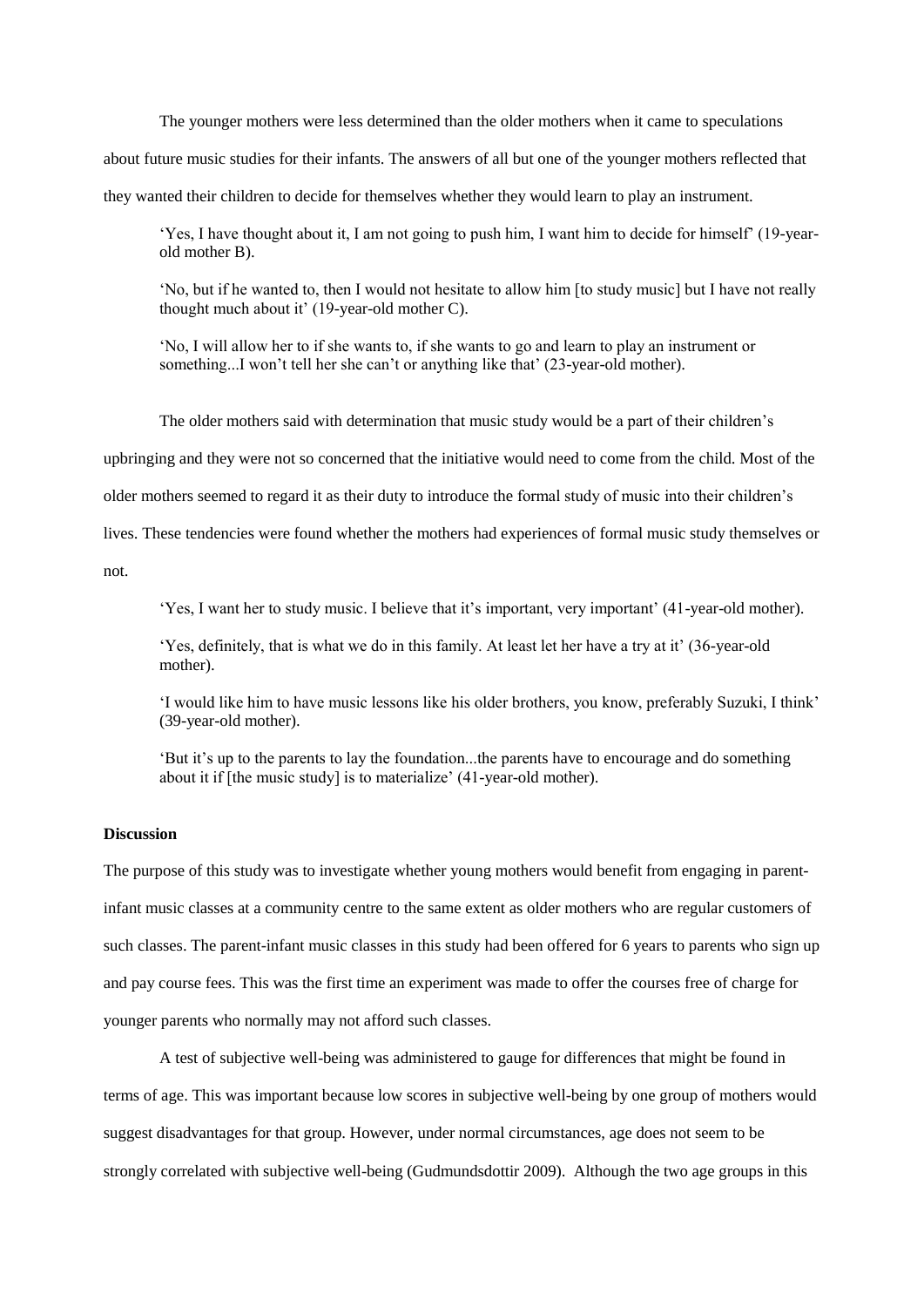study were polarised at the opposite extremes of the span of motherhood the results do not suggest any age effects. It can be concluded from the present results that in spite of differences in age and economic situation the two groups were indistinguishable from each other in terms of the mothers" subjective well-being as it was measured in this study. Furthermore, it is interesting to note that the well-being scores were surprisingly high for all the mothers in this study, resulting in a ceiling effect. This was surprising because previous studies have found no ceiling effects using the SWEMWB scale (Gudmundsdottir 2009). A future study should apply a pre-test post-test design to test for possible positive effects of the music course on the participants' well-being scores.

The general conclusion from the interviews was that the younger mothers benefited just as much from the music classes as the older mothers. Both groups reported similar degrees of satisfaction in terms of their experiences. Nothing indicated that the younger mothers were less concerned about their infants" musical development than the older mothers and mothers in both groups elaborately described their infants' musical behaviour. It seems that ideas of young mothers being less alert or concerned about appropriate stimulation for their infants are not supported by this study. It should be noted, however, that the all mothers in this study elected to bring their infants to music classes whether offered free of charge or not. Therefore, these particular mothers may have been more interested in their infants" musical development than some of their peers.

Results from the singing confidence questionnaire indicated that the mothers all enjoyed singing both alone and with others. All of them reported singing to their infant quite often or very often. This is in accordance with previous research reporting parental musical activities with their infants (Custodero 2006; Ilari 2005). The present study cannot establish whether the mothers in the study were more musically active with their infants than is normal in the population. However maternal age did not affect their level of singing activities with their infants or their alertness to musical behaviour in their infants. Interestingly, the younger mothers expressed the view that they would refrain from actively encouraging their children to study music even if they hoped that their children would eventually be interested in music study.

Perhaps the younger mothers remember their own childhood more clearly and have recent memories of being pushed to learn something they did not like. Most of the older mothers did not express such apprehension. The older mothers may have been exposed to more parent-directed propaganda during their lives which would strengthen their view of themselves as an important source of influence in their children's lives. In fact,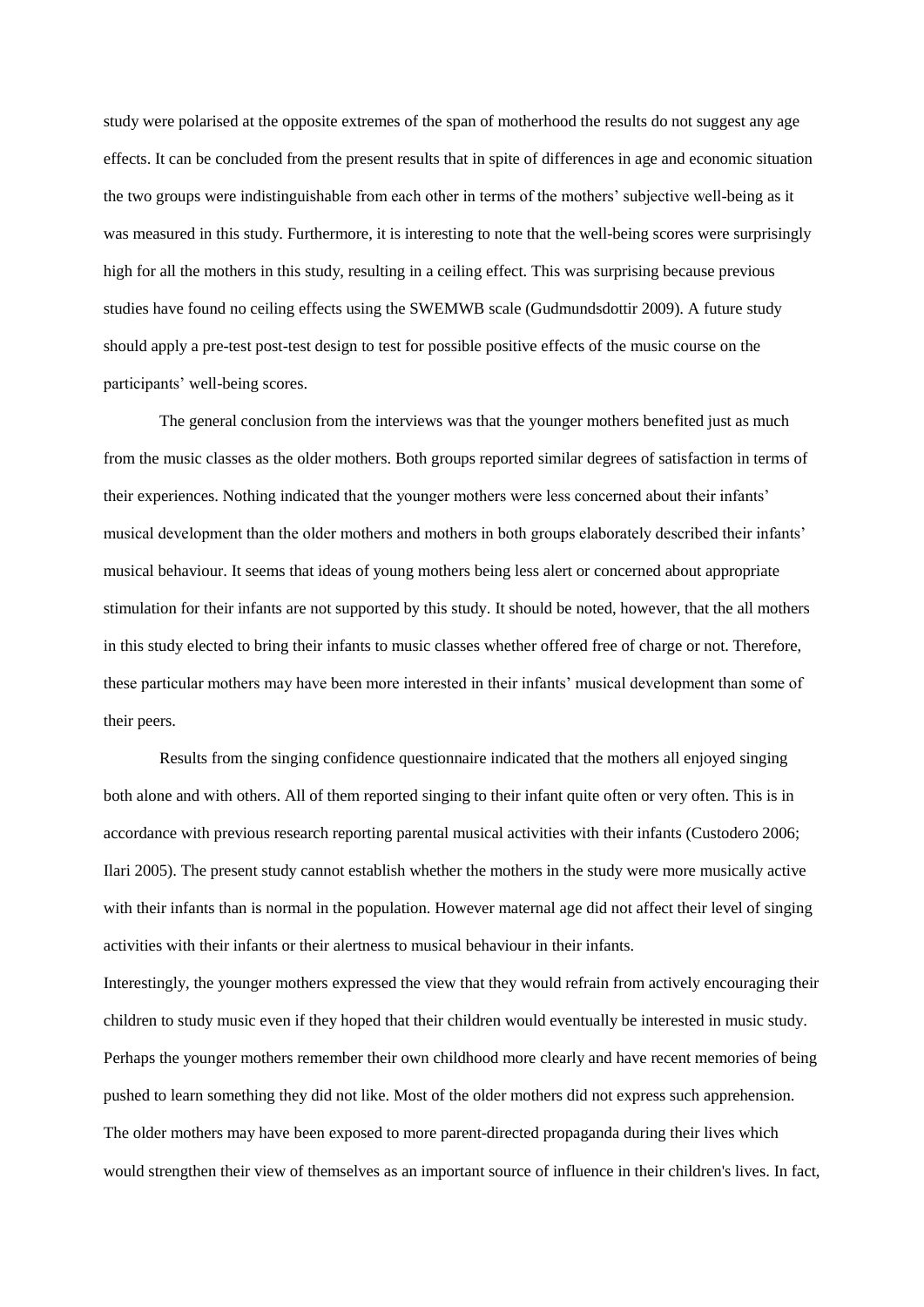the older mothers were determined to provide their children with music lessons while the younger ones seemed to favour the approach to 'wait and see' if the child expressed desires towards music study. This difference may reflect different values and beliefs but it may also be attributed to economic status, that is, the older mothers currently being more affluent than the younger ones and having the means to pay for expensive education while the younger ones may not have such means at this point in their lives.

The young mothers in the study would not have enrolled in a parent-infant music course if it had not been offered for free at the community centre. The results from this study indicate that there are groups of parents who may not have the means to pay for music courses but would clearly benefit from such course participation. From the point of view of social equality it seems important that all parents have equal access to courses which offer parent-strengthening skills such as parent-infant music courses regardless of economical status, social group, or age.

Helga Rut Gudmundsdottir is currently assistant professor in music education at the University of Iceland, School of Education. She has a Ph.D. in music education from McGill University. Dora Gudrun Gudmundsdottir is Kand. Psych. in Psychology from Aarhus University Denmark and is currently a Dr.P.H. student in Public Health at the University of Iceland, School of Health Sciences. She can be reached at: dorag@hi.is.

### **References**

Arai, L. 2009. What a Difference a Decade Makes: Rethinking Teenage Pregnancy as a

Problem. *Social Policy and Society, 8(2)*, 171-183.

Beck , A. T. 1967. *Depression: Causes and Treatment*. Philadelphia: University of Pennsylvania Press.

Beck , A. T. & Beck, R. W. 1972. Screening depressed patients in family practice: a rapid technique. *Postgraduate Medicine, 52*, 81-85.

Breheny, M. and Stephens, C., 2007. Irreconcilable differences: Health professionals' constructions of adolescence and motherhood. *Social Science & Medicine, 64(1)*, 112-124.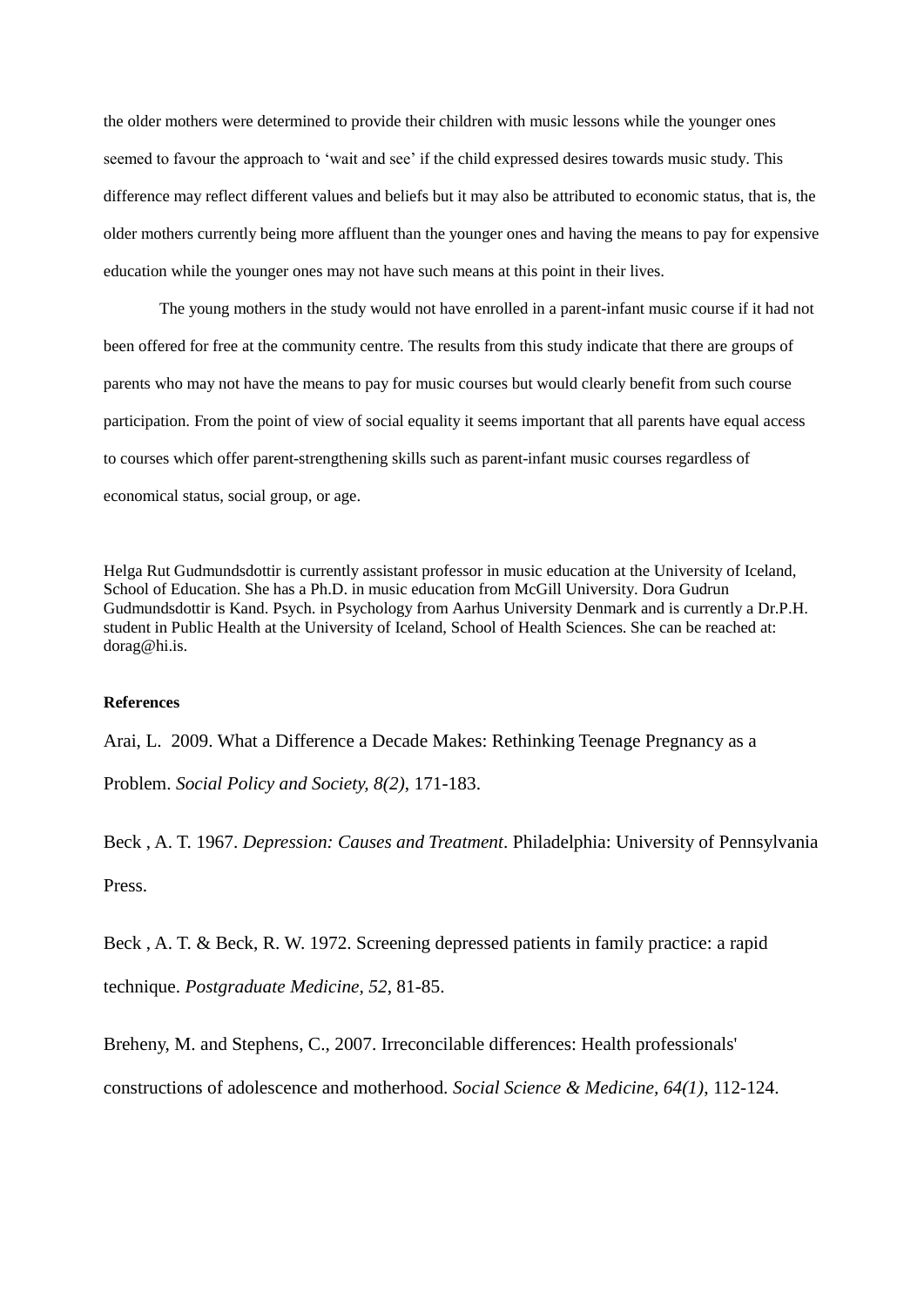Dionyssiou, Z. 2009. Encouraging musical communication between babies and parents: Report of a case study from Corfu. In A. R. Addessi & S. Young (Eds.) *Proceedings of the European Network of Music Educators and Researchers of Young Children, Bologna (Italy), 22nd-25th July 2009*, pp. 303-312. Bologna: Bononia University Press.

Cavallari, G. 2009. Babysang som trosopplæring i Den norske kirke. *Fagblad for Foreningen Musikk fra livets begynnelse, 04*, pp. 22-25. Foreningen Musikk fra livets begynnelse. Gunnarshaug Trykkeri AS, Stavanger, Norway. ISSN: 1501-6021.

Custodero, L. A., Britto, P. R., & Brooks-Gunn, J. 2003. Musical lives: A collective portrait of American parents and their young children. *Applied Developmental Psychology, 24*, 553–572.

Custodero, L. A. 2006. Singing practices in 10 families with young children. *Journal of Research in Music Education*, *54*(1), 37–56.

Custodero, L. A. & Johnson-Green, E. A. 2008. Caregiving in counterpoint: Reciprocal influences in the musical parenting of younger and older infants. *Early Child Development and Care. Vol.178(1)*, pp. 15-39.

Cappelli, F. 2009. Music as a means of communication in the child"s first social interaction. In A. R. Addessi & S. Young (Eds.) *Proceedings of the European Network of Music Educators and Researchers of Young Children, Bologna (Italy), 22nd-25th July 2009*, pp. 313-322. Bologna: Bononia University Press.

Ervik, K. E. 2010. Musikk til alle foreldre og barn – uansett tro. *Ride ranke – Musikk fra livets begynnelse, 01,* p. 25. Foreningen Musikk fra livets begynnelse. Gunnarshaug Trykkeri AS, Stavanger, Norway. ISSN: 1501-6021.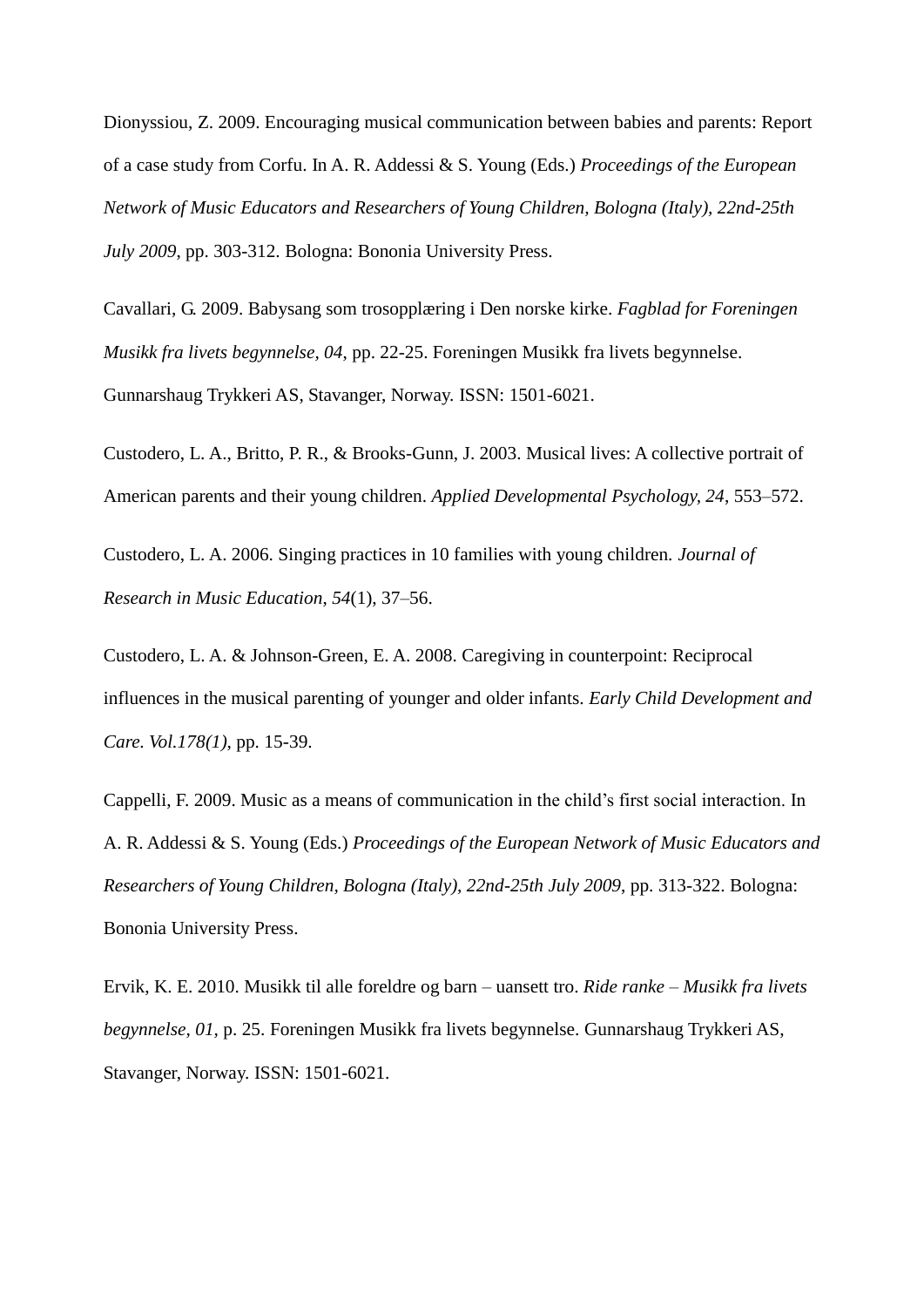Eshbaugh, E. M., Lempers, J., Luze, G. J. 2006. Objective and Self-Perceived Resources as Predictors of Depression Among Urban and Non-Urban Adolescent Mothers. *Journal of Youth and Adolescence, 35(5)*, 833-841.

Ferrari, L. & Addessi, A. R. 2009. Me and you, me with you: Observation of vocal interactions among very young partners. In A. R. Addessi & S. Young (Eds.) *Proceedings of the European Network of Music Educators and Researchers of Young Children, Bologna (Italy), 22nd-25th July 2009*, pp. 50-59. Bologna: Bononia University Press.

Gudmundsdottir, D.G. 2009. *The Short Warwick-Edinburgh Mental Well-Being Scale (SWEMWBS): Internal validity and the relationship between SWEMWBS, age, gender and other health and well-being measures*. Presented at the 2nd Applied Positive Psychology Conference, Warwick, UK, April1-3.

Ilari, B. 2005. On musical parenting of young children: Musical beliefs and behaviors of mothers and infants. *Early Childhood Development and Care, 175*(7/8), 647–660.

Ilari, B. 2009. Music Listening Preferences in Early Life: Infants" Responses to Accompanied Versus Unaccompanied Singing. *Journal of Research in Music Education, 56(4)*, pp. 357-369.

Leimbrink, K. 2009. The vocal development in the first year of life: How do infants communicate? In A. R. Addessi & S. Young (Eds.) *Proceedings of the European Network of Music Educators and Researchers of Young Children, Bologna (Italy), 22nd-25th July 2009*, pp. 423-429. Bologna: Bononia University Press.

Lopez Turley, R. N. 2003. Are children of young mothers disadvantaged because of their mother's age or family background? *Child Development, 74(2)*, 465-474.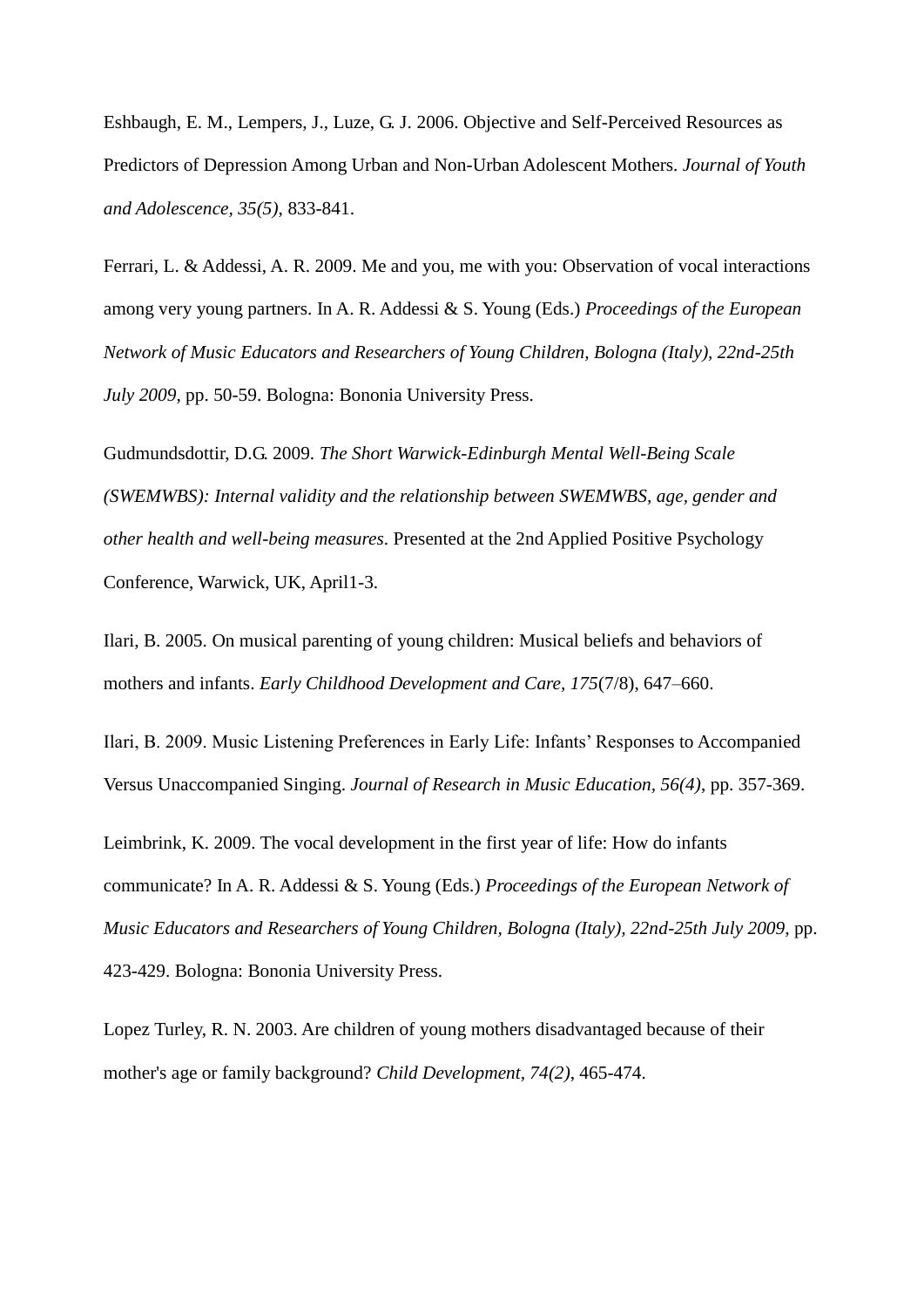McDonald, L., Conrad, T., Fairtlough, A., Fletcher, J., Green, L., Moore, L., Lepps. B. 2009. An evaluation of a groupwork intervention for teenage mothers and their families. *Child & Family Social Work, 14(1)*, 45-57.

Morgan, J. and Farsides, T. 2009. Psychometric Evaluation of the Meaningful Life Measure*. Journal of Happiness Studies, 10*, pp. 351-336.

Reis, J. 1989. A Comparison of Young Teenage, Older Teenage, and Adult Mothers on Determinants of Parenting. *The Journal of Psychology: Interdisciplinary and Applied*, *123(2),* 141-151.

Robinson, J. L. & Emde, R. N. 2004. Mental Health Moderators of Early Head Start on Parenting and Child Development: Maternal Depression and Relationship Attitudes. *Parenting: Science and Practice, 4(1)*, 73-97.

doi:10.1207/s15327922par0401\_4

Stehouwer, G. 1995. Musikk i tidlig barndom. In G. Stehouwer (Ed.) *Musikk i tidlig barndom: En artikkelsamling* [Music in early childhood: collection of articles]. Foreningen Musikk i livets begynnelse. Norsk Musikforlag. Oslo Sats, Repro & Montasje A/S, pp. 11-16.

Stewart-Brown, S. 2002. Measuring the parts most measures do not reach: a necessity for evaluation in mental health promotion. *Journal of mental health promotion, 1(2)*, 4-9.

Stewart-Brown, S., Tennant, A., Tennant, R., Platt, S., Parkinson, J., & Weich, S. (2009). Internal construct validity of the Warwick-Edinburgh Mental Well-being Scale (WEMWBS): a Rasch analysis using data from the Scottish Health Education Population Survey. *Health and Quality of Life Outcomes, 7*. doi: 15

10.1186/1477-7525-7-15